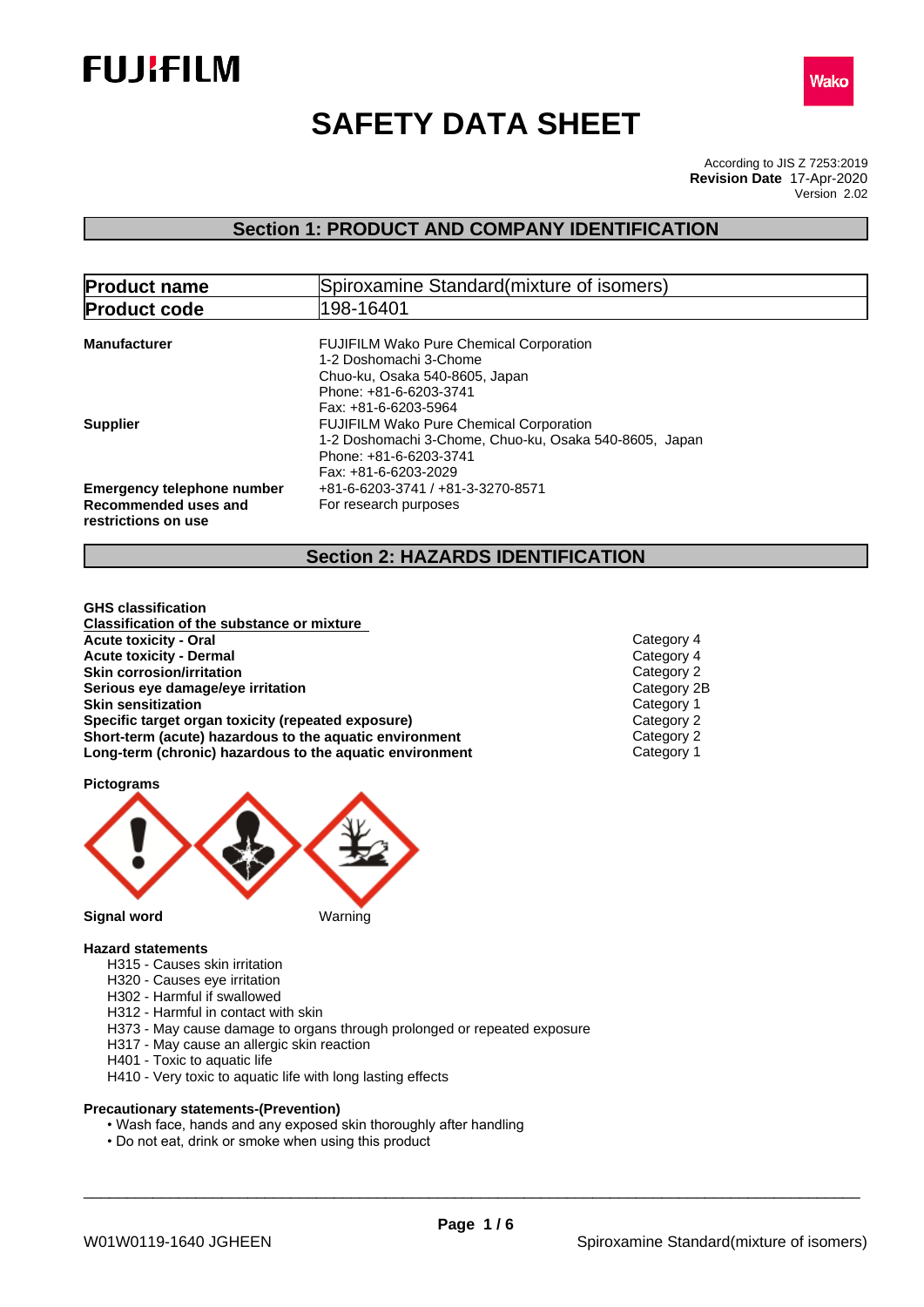- Wear protective gloves/protective clothing/eye protection/face protection
- Contaminated work clothing should not be allowed out of the workplace
- Do not breathe dust/fume/gas/mist/vapors/spray
- Avoid release to the environment
- **Precautionary statements-(Response)**
	- Get medical advice/attention if you feel unwell

• IF IN EYES: Rinse cautiously with water for several minutes. Remove contact lenses, if present and easy to do. Continue rinsing.

- If eve irritation persists: Get medical advice/attention.
- IF ON SKIN: Wash with plenty of soap and water
- Call a POISON CENTER or doctor/physician if you feel unwell.
- Take off contaminated clothing and wash before reuse
- If skin irritation or rash occurs: Get medical advice/attention
- IF SWALLOWED: Call a POISON CENTER or doctor/physician if you feel unwell
- Rinse mouth.
- Collect spillage

#### **Precautionary statements-(Storage)**

 $\cdot$  Not applicable

**Precautionary statements-(Disposal)**

• Dispose of contents/container to an approved waste disposal plant

#### **Others**

**Other hazards** Not available

### **Section 3: COMPOSITION/INFORMATION ON INGREDIENTS**

**Single Substance or Mixture** Mixture

**Formula** C18H35NO2

| . .<br>Chemical Name | Weiaht-%                     | Molecular weight                                       | <b>ENCS</b> | <b>ISHL</b><br>. NO. | <b>CAS RN</b><br>CAS<br>-nr                   |
|----------------------|------------------------------|--------------------------------------------------------|-------------|----------------------|-----------------------------------------------|
| Spiroxamine          | $\sim$<br>$\sim$<br>ີ<br>. . | $\Delta$ <sup><math>\Omega</math></sup><br>297<br>. דע | N/A         | N/A                  | $\cap$ $\cap$<br>1012<br>-ას-მ<br>- 34 -<br>- |

**Impurities and/or Additives**: Not applicable

**Substances Remarks:** This product is composed of isomer mixture.

# **Section 4: FIRST AID MEASURES**

#### **Inhalation**

Remove to fresh air. If symptoms persist, call a physician.

#### **Skin contact**

Wash off immediately with soap and plenty of water. If symptoms persist, call a physician.

#### **Eye contact**

IF IN EYES: Rinse cautiously with water for several minutes. Remove contact lenses, if present and easy to do. Continue rinsing. Immediate medical attention is required.

#### **Ingestion**

Rinse mouth. Never give anything by mouth to an unconscious person. Call a physician or poison control center immediately. Do not induce vomiting without medical advice.

#### **Protection of first-aiders**

Use personal protective equipment as required.

**Section 5: FIRE FIGHTING MEASURES**

#### **Suitable extinguishing media**

Water spray (fog), Carbon dioxide (CO2), Foam, Extinguishing powder, Sand **Unsuitable extinguishing media**

#### No information available

### **Specific hazards arising from the chemical product**

Thermal decomposition can lead to release of irritating and toxic gases and vapors.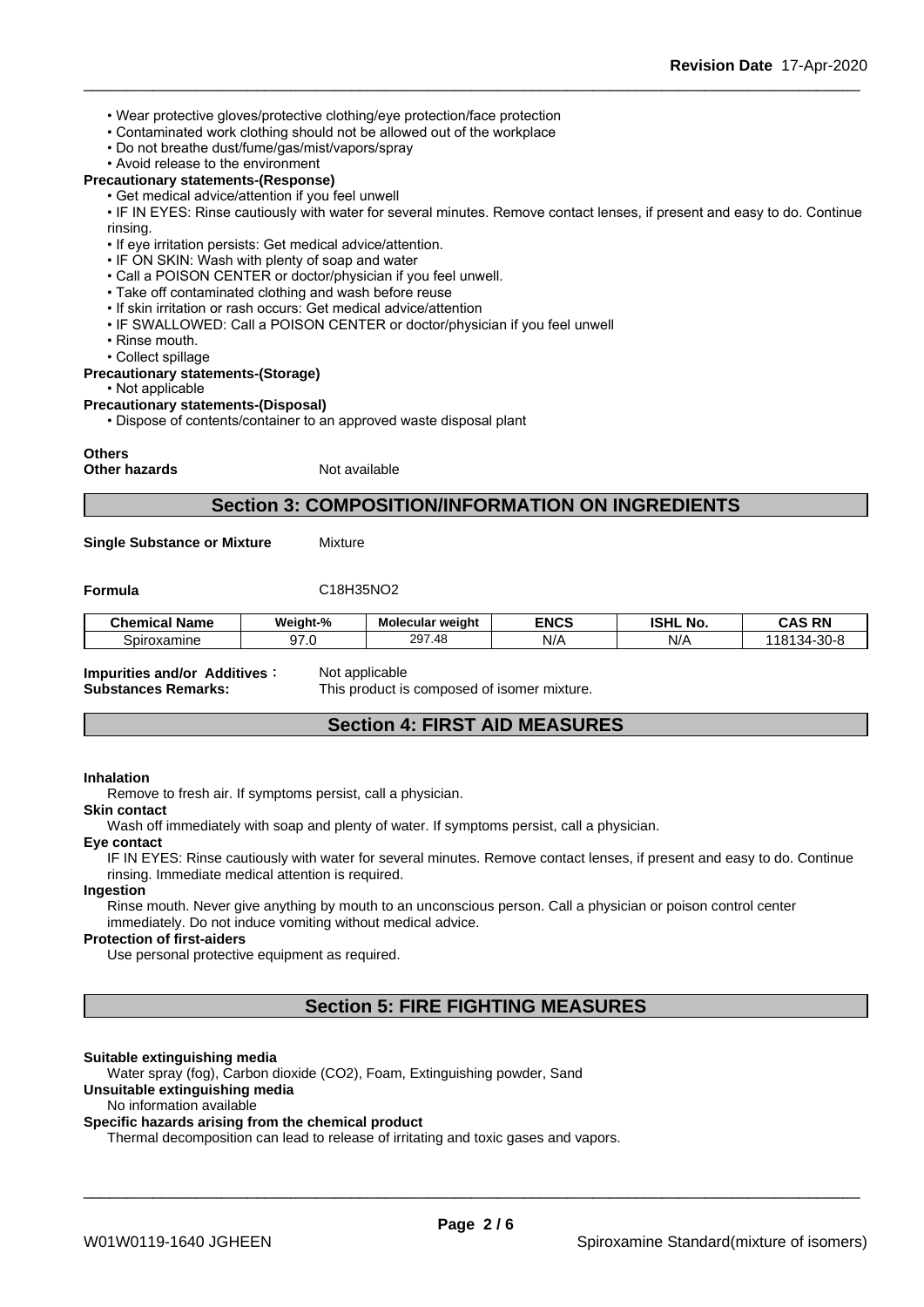#### **Special extinguishing method**

# No information available

# **Special protective actions for**

#### **fire-fighters**

Use personal protective equipment as required.Firefighters should wear self-contained breathing apparatus and full firefighting turnout gear.

## **Section 6: ACCIDENTAL RELEASE MEASURES**

#### **Personal precautions, protective equipment and emergency procedures**

For indoor, provide adequate ventilation process until the end of working. Deny unnecessary entry other than the people involved by, for example, using a rope. While working, wear appropriate protective equipments to avoid adhering it on skin, or inhaling the gas. Work from windward, and retract the people downwind.

#### **Environmental precautions**

To be careful not discharged to the environment without being properly handled waste water contaminated.

### **Methods and materials for contaminent and methods and materials for cleaning up**

Absorb dry sand, earth, sawdust and the waste. Collect empty container that can be sealed.

#### **Recoverly, neutralization**

No information available

#### **Secondary disaster prevention measures**

Clean contaminated objects and areas thoroughly observing environmental regulations.

# **Section 7: HANDLING AND STORAGE**

#### **Handling**

#### **Technical measures**

Highly flammable. Avoid contact with high temperature objects, spark, and strong oxidizing agents. Use with local exhaust ventilation.

#### **Precautions**

Do not rough handling containers, such as upsetting, falling, giving a shock, and dragging. Prevent leakage, overflow, and scattering. Not to generate steam and dust in vain. Seal the container after use. After handling, wash hands and face, and then gargle. In places other than those specified, should not be smoking or eating and drinking. Should not be brought contaminated protective equipment and gloves to rest stops. Deny unnecessary entry of non-emergency personnel to the handling area.

#### **Safety handling precautions**

Take necessary action to avoid static electricity discharge (which might cause ignition of organic vapors). Avoid contact with skin, eyes or clothing. Use personal protective equipment as required.

#### **Storage**

| Safe storage conditions   |                                                                                    |
|---------------------------|------------------------------------------------------------------------------------|
| <b>Storage conditions</b> | Keep container protect from light tightly closed. Store in a cool (2-10 °C) place. |
| Safe packaging material   | Glass                                                                              |
| Incompatible substances   | Strong oxidizing agents                                                            |

### **Section 8: EXPOSURE CONTROLS/PERSONAL PROTECTION**

#### **Engineering controls**

In case of indoor workplace, seal the source or use a local exhaust system. Provide the safety shower facility, and handand eye-wash facility. And display their position clearly.

| <b>Exposure limits</b>         | This product, as supplied, does not contain any hazardous materials with occupational<br>exposure limits established by the region specific regulatory bodies. |  |  |
|--------------------------------|----------------------------------------------------------------------------------------------------------------------------------------------------------------|--|--|
| Personal protective equipment  |                                                                                                                                                                |  |  |
| <b>Respiratory protection</b>  | Protective mask                                                                                                                                                |  |  |
| <b>Hand protection</b>         | Protective gloves                                                                                                                                              |  |  |
| Eye protection                 | protective eyeglasses or chemical safety goggles                                                                                                               |  |  |
| Skin and body protection       | Long-sleeved work clothes                                                                                                                                      |  |  |
| General hygiene considerations |                                                                                                                                                                |  |  |
|                                | Handle in accordance with good industrial hygiene and safety practice                                                                                          |  |  |

Handle in accordance with good industrial hygiene and safety practice.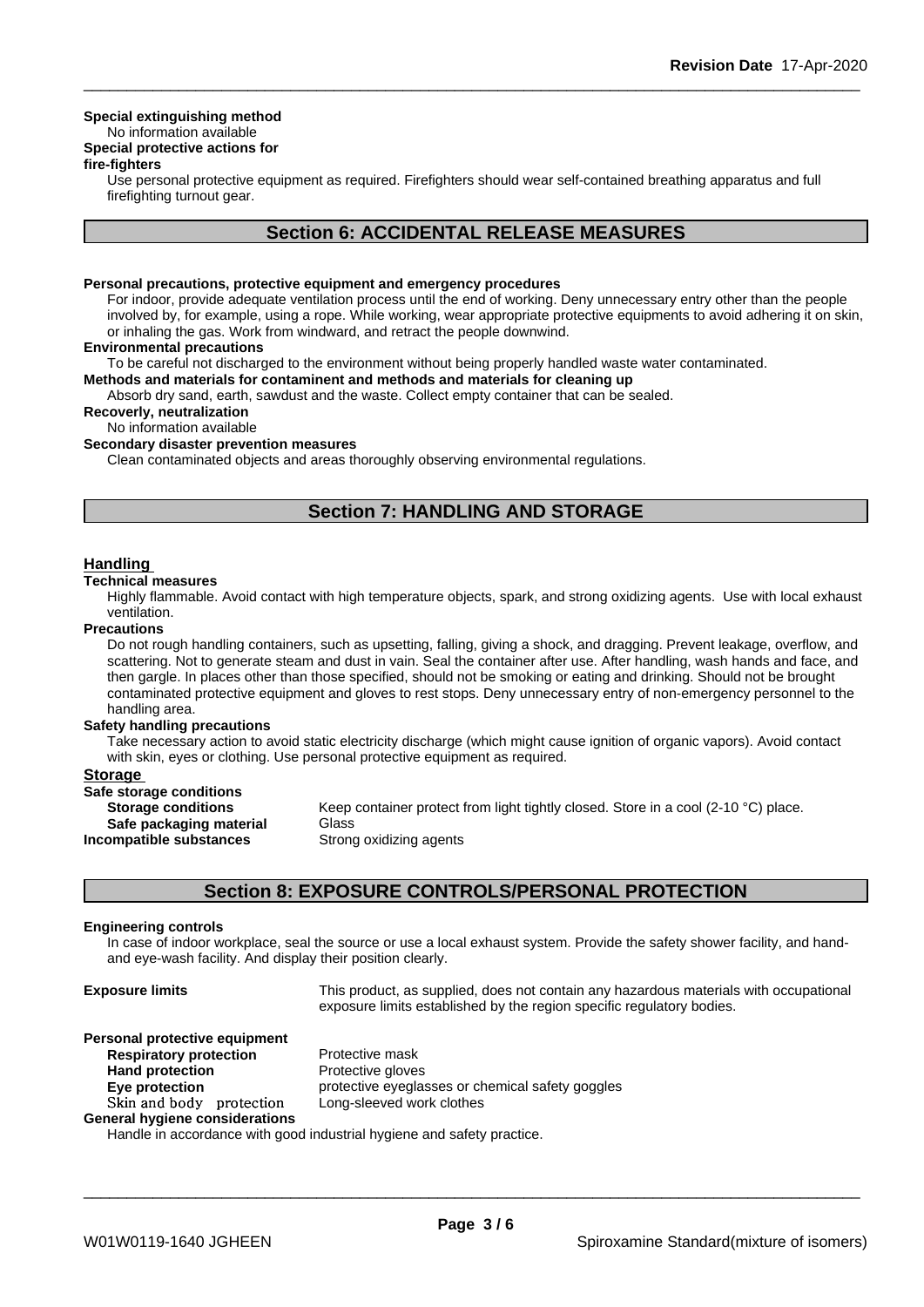# **Section 9: PHYSICAL AND CHEMICAL PROPERTIES**

#### **Form**

| Color                                                  | slightly yellow - yellow brown                              |
|--------------------------------------------------------|-------------------------------------------------------------|
| <b>Turbidity</b>                                       | clear                                                       |
| Appearance                                             | liquid                                                      |
| Odor                                                   | No data available                                           |
| Melting point/freezing point                           | No data available                                           |
| Boiling point, initial boiling point and boiling range | No data available                                           |
| <b>Flammability</b>                                    | No data available                                           |
| <b>Evaporation rate:</b>                               | No data available                                           |
| Flammability (solid, gas):                             | No data available                                           |
| Upper/lower flammability or                            |                                                             |
| explosive limits                                       |                                                             |
| Upper:                                                 | No data available                                           |
| Lower:                                                 | No data available                                           |
| <b>Flash point</b>                                     | 147 $^{\circ}$ C                                            |
| Auto-ignition temperature:                             | No data available                                           |
| Decomposition temperature:                             | No data available                                           |
| рH                                                     | No data available                                           |
| Viscosity (coefficient of viscosity)                   | No data available                                           |
| <b>Dynamic viscosity</b>                               | No data available                                           |
| <b>Solubilities</b>                                    | acetone, Ethanol: soluble. water: practically insoluble, or |
|                                                        | insoluble.                                                  |
| n-Octanol/water partition coefficient: (log Pow)       | 2.89                                                        |
| Vapour pressure                                        | No data available                                           |
| <b>Specific Gravity / Relative density</b>             | No data available                                           |
| Vapour density                                         | No data available                                           |
| <b>Particle characteristics</b>                        | No data available                                           |

# **Section 10: STABILITY AND REACTIVITY**

**Stability**

**Reactivity** No data available<br> **Chemical stability** May be altered by May be altered by light. **Hazardous reactions** None under normal processing **Conditions to avoid** Extremes of temperature and direct sunlight, Heat, flames and sparks, static electricity, spark **Incompatible materials** Strong oxidizing agents **Hazardous decomposition products** Carbon monooxide (CO), Carbon dioxide (CO2), Nitrogen oxides (NOx)

### **Section 11: TOXICOLOGICAL INFORMATION**

#### **Acute toxicity**

| <b>Chemical Name</b> | Oral LD50          | <b>Dermal LD50</b>             | <b>Inhalation LC50</b>           |
|----------------------|--------------------|--------------------------------|----------------------------------|
| Spiroxamine          | ' Rat<br>595 mg/kg | Rat <sup>1</sup><br>1600 mg/kg | (Rat ) 4 h 2772<br>1982 mg/m $3$ |
|                      |                    | 1068 mg/kg<br>$'$ Rat,         | (Rat)4 h<br>mg/m $^3\,$          |

**Skin irritation/corrosion**<br> **Serious eve damage/ irritation**<br> **Serious eve damage/ irritation Serious** eye damage/ irritation **Respiratory or skin sensitization**<br> **Reproductive cell mutagenicity**<br> **Reproductive cell mutagenicity Reproductive cell mutagenicity**<br> **Carcinogenicity**<br>
Carcinogenicity<br>
No data available **Carcinogenicity**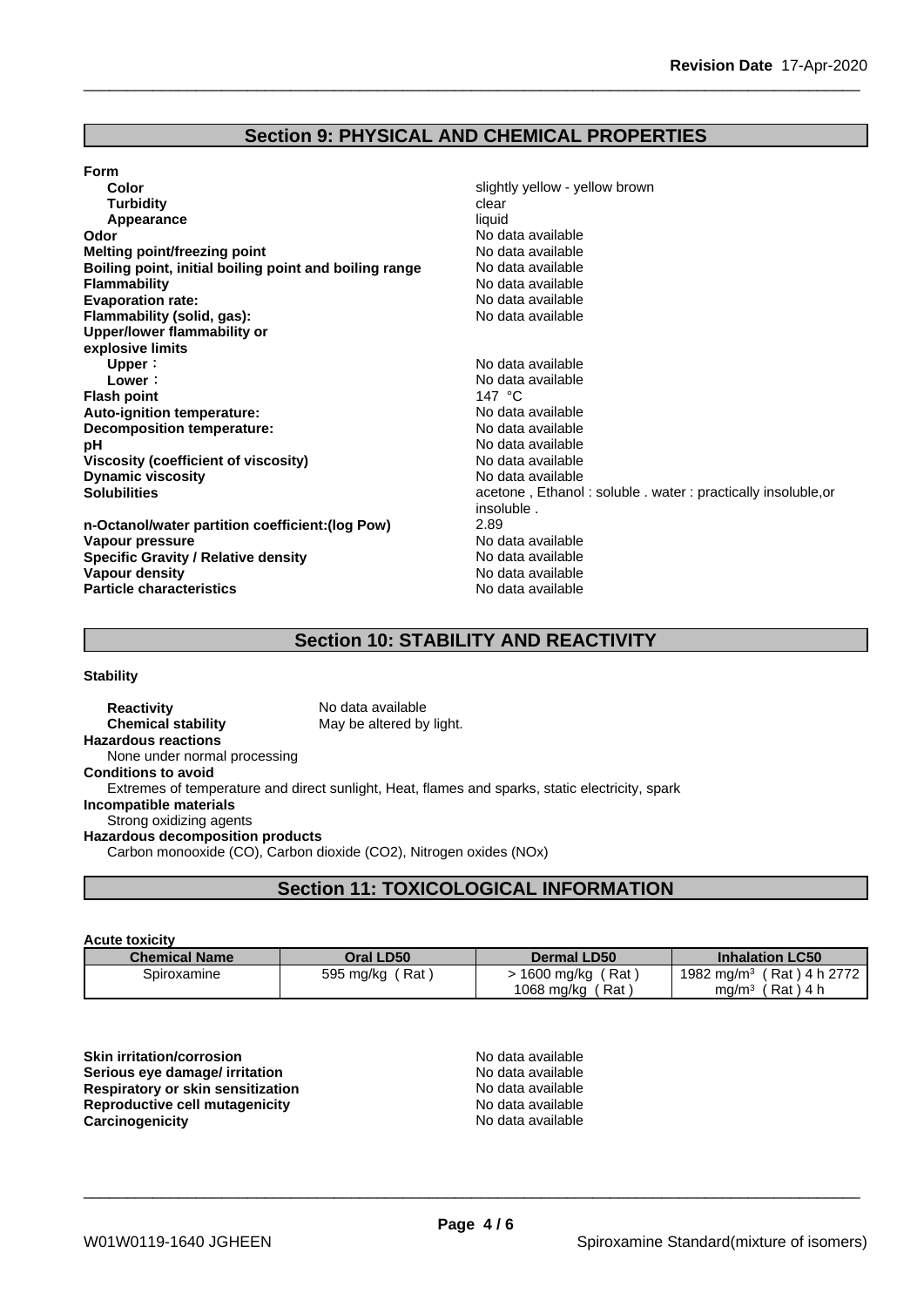**Reproductive toxicity**<br> **STOT-single exposure**<br> **STOT-single exposure STOT-single exposure**<br> **STOT-single exposure**<br> **STOT-repeated exposure**<br>
No data available **STOT-repeated exposure**<br> **Aspiration hazard**<br> **Aspiration hazard**<br> **Aspiration hazard Aspiration hazard** 

# **Section 12: ECOLOGICAL INFORMATION**

| <b>Ecotoxicity</b>                                                                                                                    | No information available                                                                                     |
|---------------------------------------------------------------------------------------------------------------------------------------|--------------------------------------------------------------------------------------------------------------|
| Other data                                                                                                                            | No data available                                                                                            |
| Persistence and degradability<br><b>Bioaccumulative potential</b><br>Mobility in soil<br>Hazard to the ozone layer<br><b>Mobility</b> | No information available<br>No information available<br>No information available<br>No information available |

### **Section 13: DISPOSAL CONSIDERATIONS**

#### **Waste from residues**

Disposal should be in accordance with applicable regional, national and local laws and regulations. **Contaminated container and contaminated packaging**

Disposal should be in accordance with applicable regional, national and local laws and regulations.

# **Section 14: TRANSPORT INFORMATION**

| <b>ADR/RID</b>                   |                                                                   |
|----------------------------------|-------------------------------------------------------------------|
| UN number                        | <b>UN3082</b>                                                     |
| Proper shipping name:            | Environmentally hazardous substance, liquid, n.o.s. (Spiroxamine) |
| UN classfication                 | 9                                                                 |
| <b>Subsidiary hazard class</b>   |                                                                   |
| <b>Packing group</b>             | Ш                                                                 |
| <b>Marine pollutant</b>          | Yes                                                               |
| <b>IMDG</b>                      |                                                                   |
| <b>UN number</b>                 | <b>UN3082</b>                                                     |
| Proper shipping name:            | Environmentally hazardous substance, liquid, n.o.s. (Spiroxamine) |
| <b>UN classfication</b>          | 9                                                                 |
| <b>Subsidiary hazard class</b>   |                                                                   |
| Packing group                    | Ш                                                                 |
| <b>Marine pollutant (Sea)</b>    | Yes                                                               |
| Transport in bulk according to   | No information available                                          |
| Annex II of MARPOL 73/78 and     |                                                                   |
| the IBC Code                     |                                                                   |
| IATA                             |                                                                   |
| UN number                        | <b>UN3082</b>                                                     |
| Proper shipping name:            | Environmentally hazardous substance, liquid, n.o.s. (Spiroxamine) |
| UN classfication                 | 9                                                                 |
| <b>Subsidiary hazard class</b>   |                                                                   |
| Packing group                    | $\mathbf{III}$                                                    |
| <b>Environmentally Hazardous</b> | Yes                                                               |
| <b>Substance</b>                 |                                                                   |

# **Section 15: REGULATORY INFORMATION**

#### **International Inventories EINECS/ELINCS TSCA** -